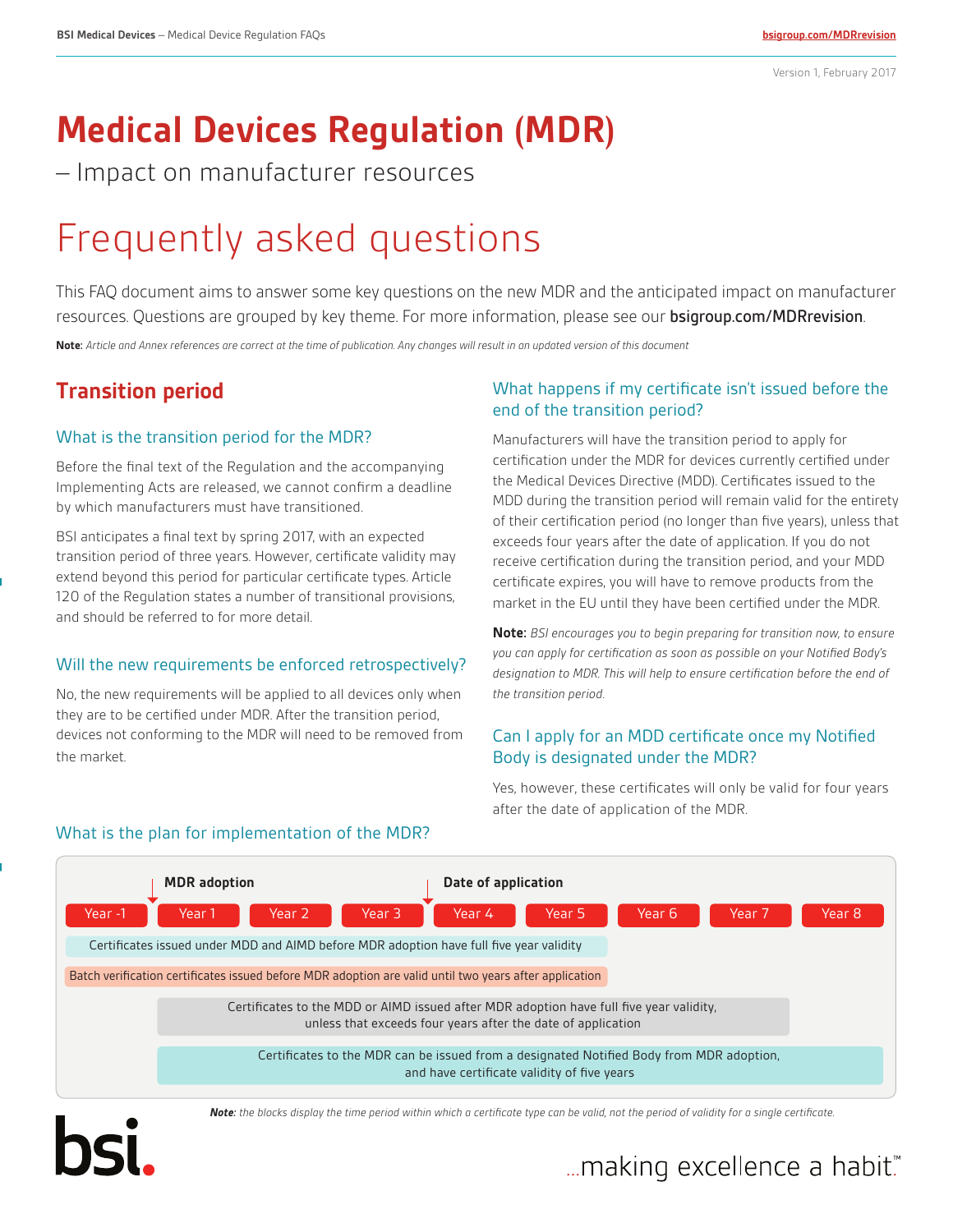## **Notified Body activity**

#### When will BSI begin conformity assessment against the new Regulation?

All Notified Bodies can begin auditing to the new Regulation once they have been designated as a Notified Body under the new MDR by their Competent Authority.

#### Can BSI provide consulting support if they are currently our organization's Notified Body?

As a Notified Body, BSI will be unable to provide any consultancy services.

#### Will BSI Certification Panel reviews occur before or after Commission reviews?

BSI Certification Panel reviews are always the final step of the certification process, and will always happen after all the due conformity assessments, including any consultations by the Commission have been carried out.

## **Impact of the MDR on Quality Management Systems (QMS)**

#### Is there a deadline for my QMS to be compliant with the MDR?

All medical devices, whether currently certified to a European Medical Directive or yet to be certified, will need to comply with the requirements of the MDR to be certified under the MDR. The MDR requires manufacturers to demonstrate an effective QMS. Therefore, to receive certification to the MDR, you must have a compliant QMS within the transition period, as set out in Article 120.

*Note: ISO 13485:2016 was published in March 2016, with a transition period of three years. We are awaiting the harmonization of this standard to allow the presumption of conformity to the current Directives. It is also important to consider whether ISO 13485:2016 is harmonized to the Regulation in the future.*

#### How will the new MDR impact contract manufacturers?

If a contract manufacturer intends to take legal manufacturer responsibility for the devices that they provide to market, they must comply with the Regulation in its entirety.

If a contract manufacturer does not take legal manufacturer responsibility, the only implication is that they may be subject to audits on behalf of the legal manufacturers they provide services to. This includes unannounced audits.

## ISO 13485:2016 is here.

ISO 13485:2016 is now available. It is important that you understand the requirements, and learn what has changed, so you are prepared for an efficient transition or initial certification.

BSI has a series of tools that you can use to support your transition:

Buy the Standard **[shop.bsigroup.com](http://shop.bsigroup.com/SearchResults/?q=iso%2013485:2016)**

Stay up-to-date on key changes and download our resources: **[bsigroup.com/iso13485revision](https://www.bsigroup.com/en-US/medical-devices/our-services/ISO-13485-Revision/)**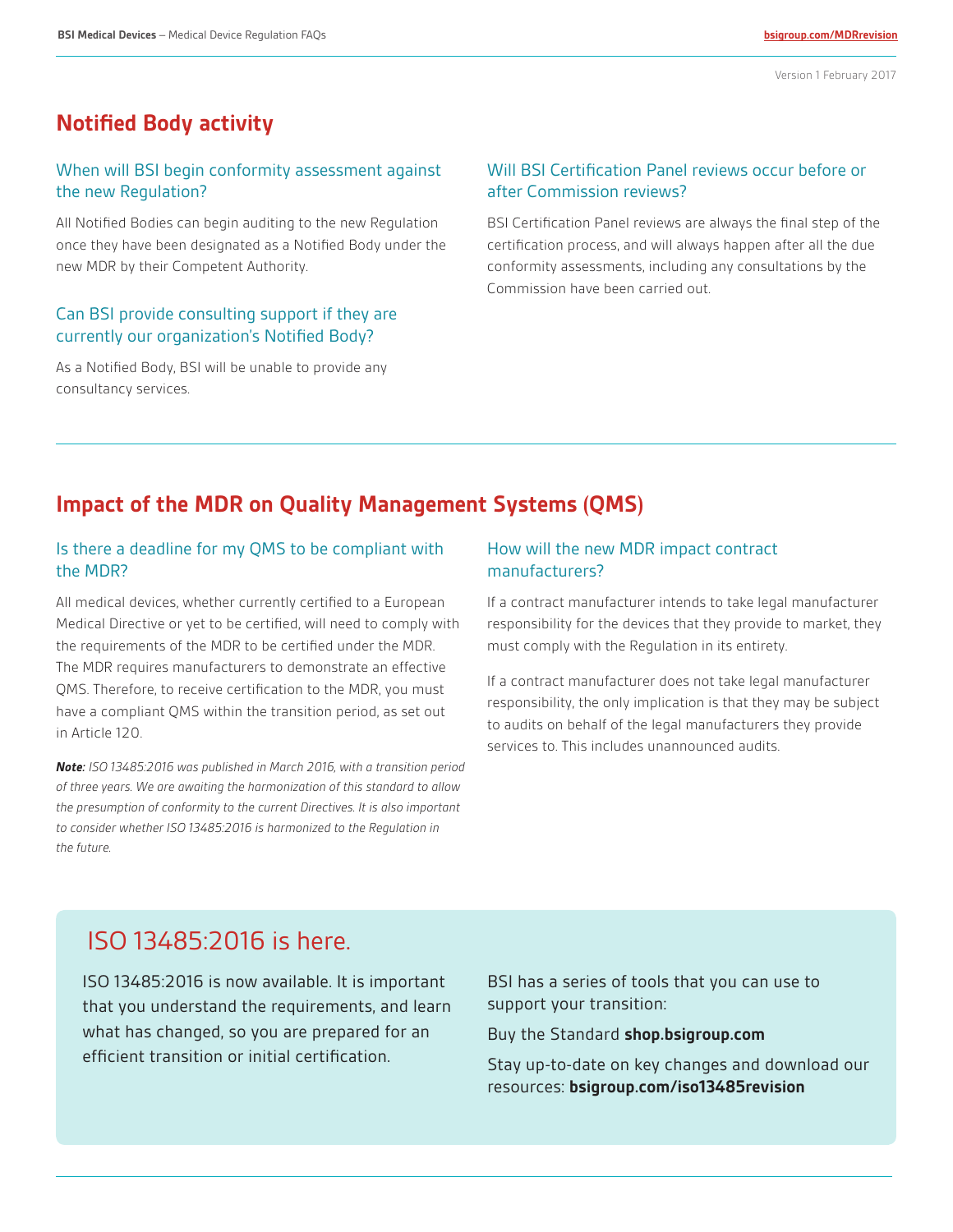## **Medical Devices Regulation scope**

#### What devices are covered by the MDR?

All devices covered by the previous Medical Devices Directive (MDD, 93/42/EEC) or the Active Implantable Medical Devices Directive (AIMD, 90/385/EEC) are included in the MDR. The scope has also been extended to include a number of additional devices. See Annex XVI of the MDR for more information.

#### Are there any changes to device classification?

There are a few changes to the classification rules under the MDR, which has a broader scope than the Directives it supersedes. Please refer to Annex VIII of the MDR for more detail.

## **Technical documentation**

#### Has the route to conformity for Class IIb implantable devices changed?

Class IIb implantable devices will require product specific certificates - see Annex IX or Annex X of the MDR for more information. These certificates will have UDI for devices covered. Changes to these certificates will require review by the Notified Body prior to them issuing a certificate that covers the devices to be placed on the market in the EU.

#### Is the Technical Documentation assessment for Class IIb implantable devices based on a representative sample of the generic device group?

The language in the MDR suggests that Class IIb implantable devices will need a detailed Technical Documentation review analogous to a Class III device under the current MDD. Hence sampling may not be possible.

#### Are five year renewals for Class III devices subjected to Commission review, or does this just apply to the original application?

Five year renewals are not subject to Commission review assuming there were no substantial changes made to the device which may require a Commission review.

#### Have the requirements for Technical Documentation for Class IIb products that deliver medicines increased?

The language in the Regulation suggests a more robust set of Technical Documentation similar to a Design Dossier under the current MDD/AIMD. Class IIb active devices intended to deliver medicines can also be subject to scrutiny as described in Annex IX or Annex XI of the MDR.

#### Am I able to self-certify devices under the MDR?

It is possible to self-certify Class I, non-measuring, non-sterile, non-reusable products under the MDR.

### What documentation will I need to provide for a Class I reusable device with regards to cleaning?

Along with the cleaning instructions and associated validations, Notified Body assessment will also include other areas such as disinfection, sterilization, maintenance, functional testing. For more information, see Article 52 of the MDR.

#### Does the requirement for implant cards apply to resorbable implants?

Yes, all implants must have an implant card.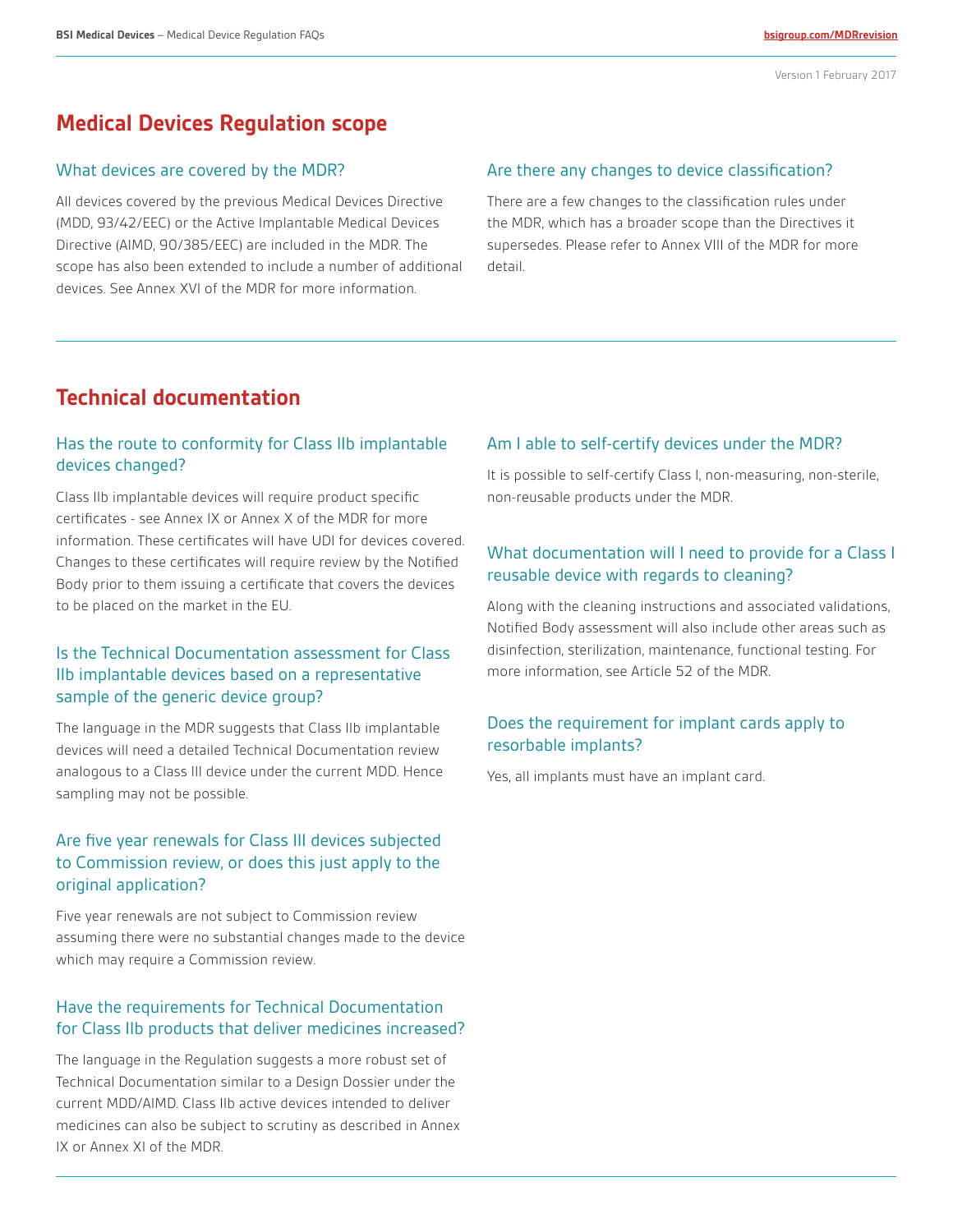## **Clinical requirements**

#### Will I be required to perform testing to ISO 10993 for an equivalent device?

Possibly. It depends on how equivalent the subject and the comparator devices are from a biological perspective. Please also note that the MDR has separate stand-alone safety and performance requirements related to biological safety of the device which may also require compliance with ISO 10993.

#### Will the Periodic Safety Update Report (PSUR) need to be included in the Clinical Evaluation Report (CER)?

The MDR requires that the Clinical Evaluation is updated periodically based on Post Market Surveillance (PMS) data. However, inclusion of the PSUR in the CER is optional. The PMS data which the PSUR is based on should be used to update the CER.

#### Do the post-market reporting requirements apply to only Class III implantable products, or to all Class III and also to all implantable products?

BSI's interpretation is inclusive; that it applies to Class III devices and all implantable devices.

## Do the Periodic Safety Update Report (PSUR) and Summary of Safety and Performance requirements (SSP) have to be generated by individual device or can they be generated by device family?

This will need to be considered on a case-by-case basis. With regards to SSP, Article 32 indicates that the Device Identifier is included in the SSP. With regards to PSUR, the wording in Article 86 allows PSUR to be prepared per device and where relevant per category or group of devices. If such grouping were to occur, Notified Bodies expect that the rationale behind grouping the devices is clearly documented.

# **Common Specification (CS)**

#### What is a Common Specification?

Article 2.71 of the MDR defines Common Specification as "a set of technical and/or clinical requirements other than a standard, that provides a means to comply with the legal obligations applicable to a device, process or system."

#### When will Common Specifications be published?

This isn't yet clear. The only information available on Common Specifications currently is that these will apply to devices with no medical purpose and devices to be reprocessed.

## **Requirements for device-drug combinations**

#### How does the MDR impact the regulation of device-drug combination products?

In theory, there are no changes to the conformity assessment of device-drug combinations with the MDR, unless the device itself requires the additional scrutiny procedure. The additional requirements for UDI, PMS, clinical evaluation etc. introduced by the MDR will also apply to these devices. However, the words 'liable to act' have been removed from Rule 14, so there may be more devices requiring medicinal consultation.

## **Requirements for devices containing tissue of animal origin**

### Can you summarize any impact of the MDR on devices containing tissues of animal origin and how they are regulated?

The wording of Rule 18 has changed to include devices using cells or tissues of human origin. However, there will be no change in the way that devices utilizing tissues of animal origin are assessed, other than to include the additional requirements for UDI, PMS, clinical evaluation etc.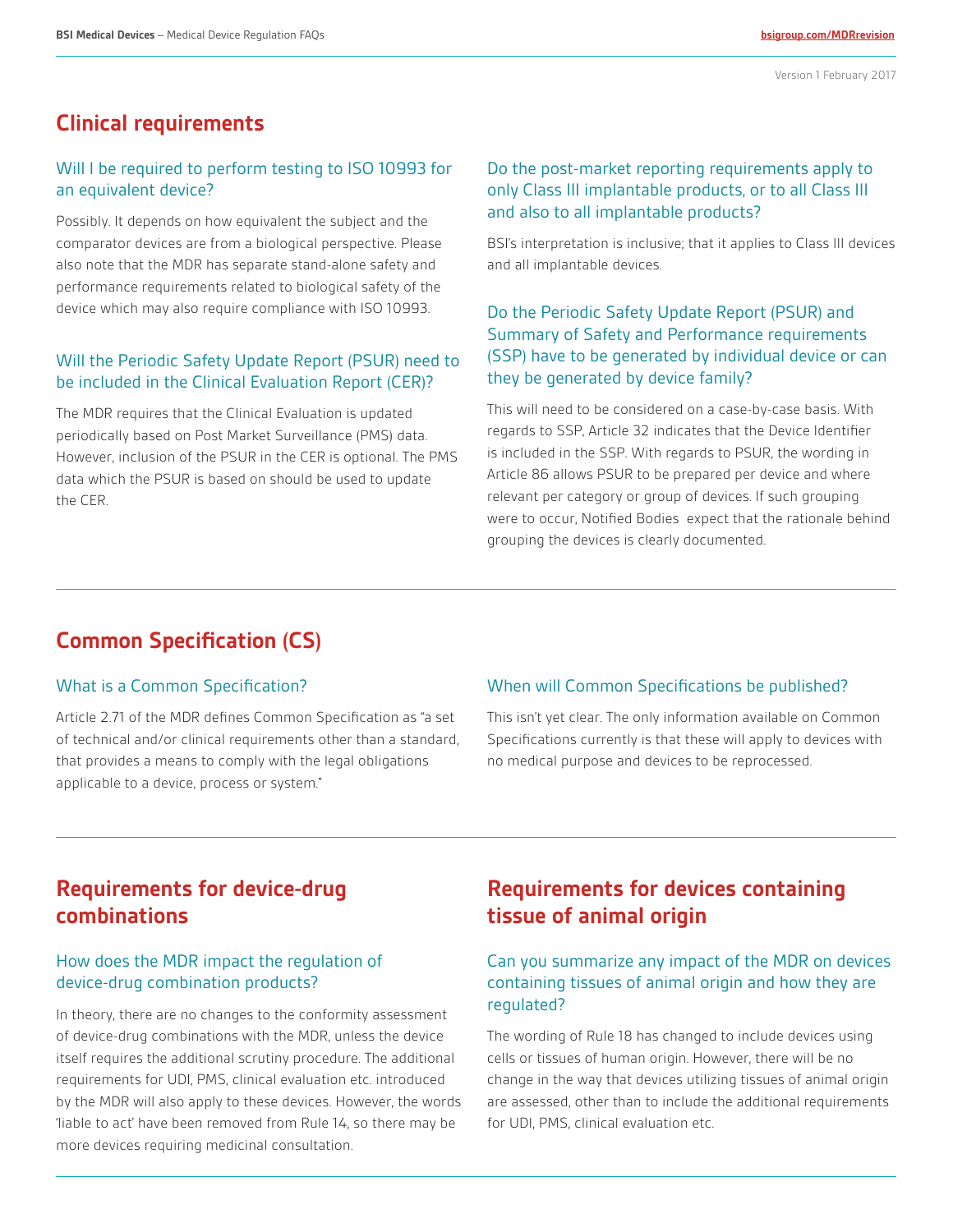## **Unique Device Identifiers (UDI)**

#### When will I need to have implemented the use of UDIs by? Will there be a transition period for existing products?

Currently, BSI is unsure if these requirements will follow the transition requirements of Article 120 and Article 123, or if there will be Implementing or Delegated Acts published specific to UDI.

#### Will there be a database where UDIs are logged?

Yes, the European database will be EUDAMED.

### At what level is the use of UDI no longer applicable, with regards to individually packaged items and items packaged in a single container?

In the case of individually packaged items, where each unit of use is individually packaged, a UDI is required on the packaging on each item.

In the case of items packaged together in one container where the unit of use is not individually packaged (e.g. a box of surgical gloves), only the outer packaging requires the UDI, not each individual item.

For more information, please refer to the most recent wording of Article 27 and Annex VI.

#### Is the use of UDIs applicable to transport packaging and outer packaging?

The MDR requires UDI carrier on all higher levels of packaging except for the shipping containers.

#### Has the EU clarified the use of UDI as it relates to software-only devices?

Yes, the requirements are outlined in Annex VI Part C Section 6.5 of the Regulation.

#### Are the new UDI requirements aligned with the current US FDA UDI requirements?

There are some differences between the UDI requirements of the US FDA and the MDR. However, there are many similarities. Please refer to Annex VI of the Regulation for the requirements related to UDI.

#### Can I use a UDI issued by GS1 to meet the requirements of the MDR?

GS1 is an UDI issuing agency. If GS1 meets the requirements of UDI generating organizations as set out in Article 27 of the MDR, then the UDIs issued by GS1 will qualify under the MDR.

## Will compliance with the Global Trade Item Number (GTIN) meet the UDI requirement?

The MDR does not use the word GTIN; however it has similar requirements to those of the US FDA. It will be necessary for manufacturers to complete a gap analysis of the requirements of the EU over those of other Regulatory Authorities already requiring UDI. For more information, see Annex VI of the MDR.

## If a change to the UDI Device Identifier (UDI-DI) requires an update to the EC certificate, how long will this take?

The duration for the Notified Body review will be dependent on the nature of the change.